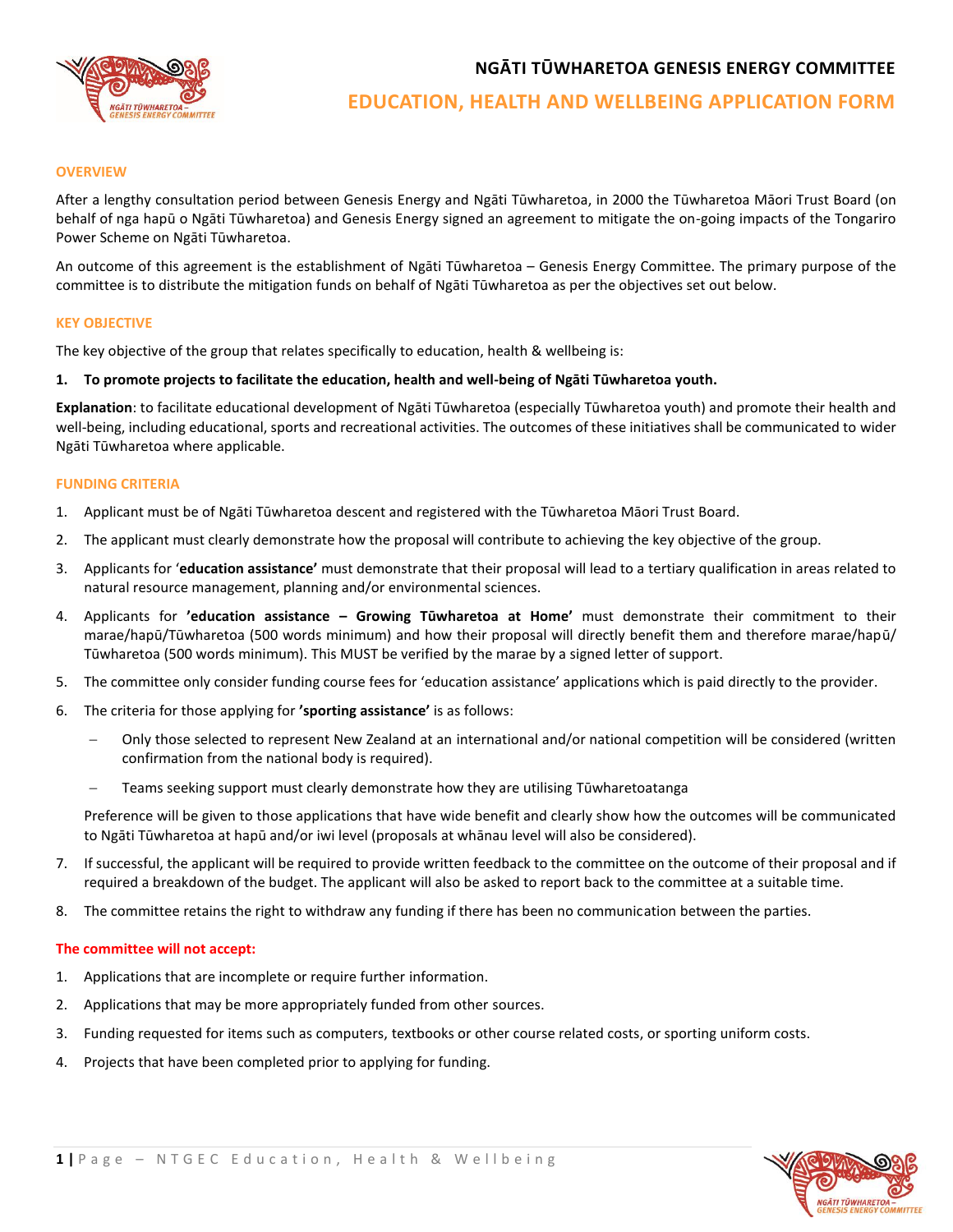| NGĀTI TŪWHARETOA GENESIS ENERGY COMMITTEE<br><b>EDUCATION, HEALTH AND WELLBEING APPPLICATION FORM</b>                                                              |                                                                                                                                                         |                         |     |                                                                               |  |
|--------------------------------------------------------------------------------------------------------------------------------------------------------------------|---------------------------------------------------------------------------------------------------------------------------------------------------------|-------------------------|-----|-------------------------------------------------------------------------------|--|
| <b>Main Contact</b>                                                                                                                                                |                                                                                                                                                         |                         |     |                                                                               |  |
| <b>Address</b>                                                                                                                                                     |                                                                                                                                                         |                         |     |                                                                               |  |
| Phone                                                                                                                                                              |                                                                                                                                                         |                         | Fax |                                                                               |  |
| <b>Email</b>                                                                                                                                                       |                                                                                                                                                         |                         |     |                                                                               |  |
| <b>Beneficiary Number</b><br>If you are an individual applying<br>for assistance, please provide your<br>Tūwharetoa Maori Trust Board<br>beneficiary number below: | <b>Beneficiary Number:</b>                                                                                                                              |                         |     | Funding will only be paid into a recognised Bank Account - You must provide a |  |
| <b>Bank Account Details</b>                                                                                                                                        | verified deposit slip or statement.<br>The method and timing of payments will be at the discretion of the Ngati Tūwharetoa Genesis Energy<br>Committee. |                         |     |                                                                               |  |
|                                                                                                                                                                    |                                                                                                                                                         | <b>Proposal Details</b> |     |                                                                               |  |
| <b>Tick appropriate box:</b>                                                                                                                                       | □ Education Assistance                                                                                                                                  | □ Sporting Assistance   |     | □ Growing Tūwharetoa at Home                                                  |  |
| <b>Title of Proposal</b>                                                                                                                                           |                                                                                                                                                         |                         |     |                                                                               |  |
| <b>Purpose of Proposal</b>                                                                                                                                         |                                                                                                                                                         |                         |     |                                                                               |  |
| Describe how your<br>proposal meets the<br>committee objectives.                                                                                                   |                                                                                                                                                         |                         |     |                                                                               |  |
| Objectives that will provide value<br>and maintain meaningful<br>connections within Ngāti<br>Tūwharetoa                                                            |                                                                                                                                                         |                         |     |                                                                               |  |
| <b>Benefits</b><br>In a brief outline list the benefits<br>useful in terms of future career<br>goals and personal development                                      |                                                                                                                                                         |                         |     |                                                                               |  |
| <b>Expected Timeframes</b><br>When will the activity or course<br>start and finish.                                                                                |                                                                                                                                                         |                         |     |                                                                               |  |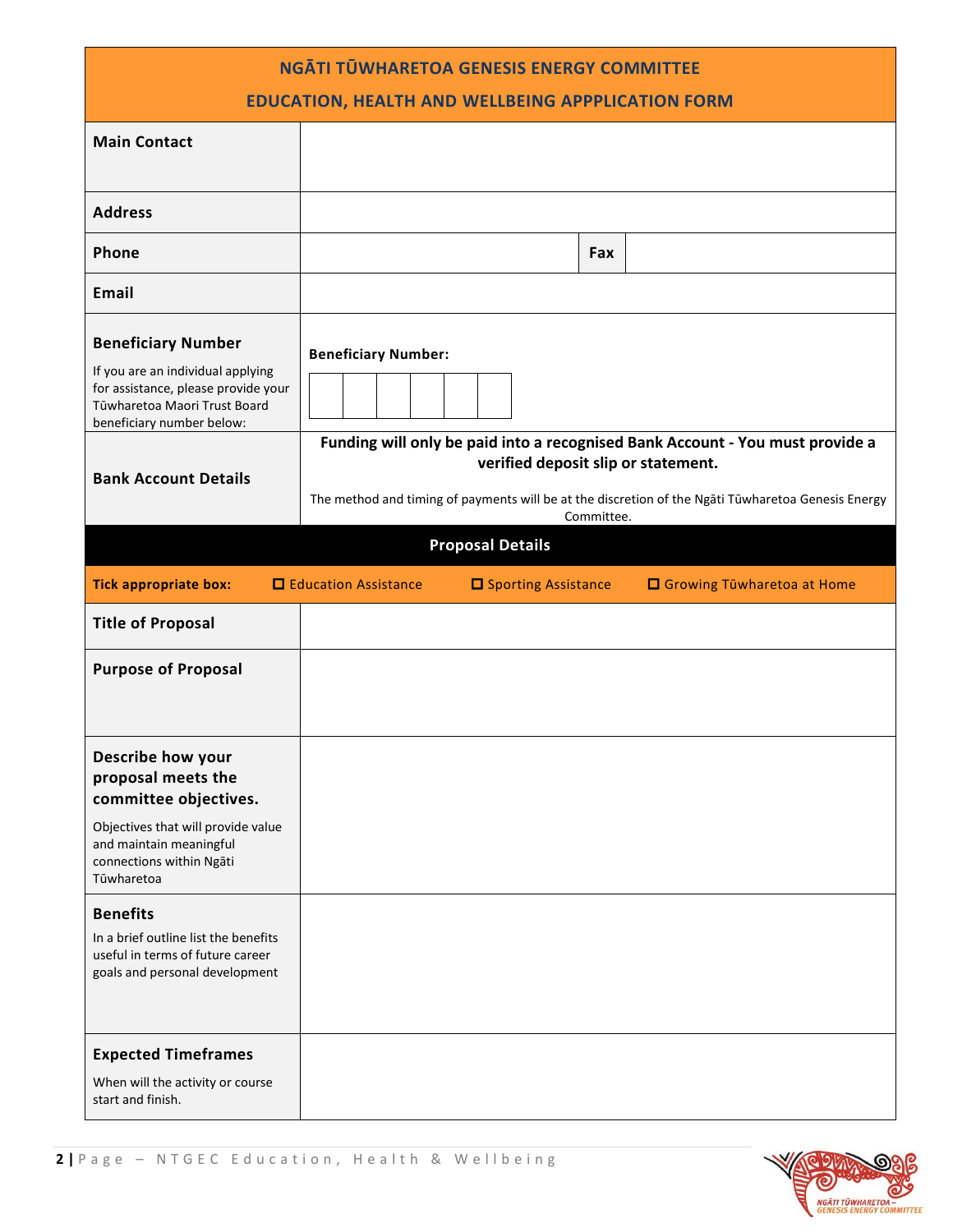| <b>Support and Funding</b>                                                                                                                                                                                                                                                                                                                                                                                                                       |                                                                                                          |    |  |  |  |
|--------------------------------------------------------------------------------------------------------------------------------------------------------------------------------------------------------------------------------------------------------------------------------------------------------------------------------------------------------------------------------------------------------------------------------------------------|----------------------------------------------------------------------------------------------------------|----|--|--|--|
| List any other rōpu or<br>organisations that support your<br>proposal along with funding.                                                                                                                                                                                                                                                                                                                                                        |                                                                                                          |    |  |  |  |
|                                                                                                                                                                                                                                                                                                                                                                                                                                                  | Your contribution                                                                                        | \$ |  |  |  |
| Cost(s)                                                                                                                                                                                                                                                                                                                                                                                                                                          | Financial support from other organisations                                                               | \$ |  |  |  |
|                                                                                                                                                                                                                                                                                                                                                                                                                                                  | Amount sought from NTGEC                                                                                 | \$ |  |  |  |
| How do you remain<br>connected to<br>Tūwharetoa?                                                                                                                                                                                                                                                                                                                                                                                                 |                                                                                                          |    |  |  |  |
| Community service, Iwi Support,<br>wānanga program                                                                                                                                                                                                                                                                                                                                                                                               |                                                                                                          |    |  |  |  |
| <b>Additional Information</b>                                                                                                                                                                                                                                                                                                                                                                                                                    |                                                                                                          |    |  |  |  |
| Is this a continuation of previous<br>undertakings or is it a new<br>Endeavor?                                                                                                                                                                                                                                                                                                                                                                   |                                                                                                          |    |  |  |  |
| <b>Course Information</b><br>For those applying for Education or Growing Tūwharetoa at Home Assistance please complete this section.<br>Please attach confirmation of enrolment and a summary of course fees from the education provider.<br>1. How does the course relate to resource management, planning and/or environmental sciences?<br>2. Who is the education provider?<br>3. What is the title of the course?<br>4. Institute Reference |                                                                                                          |    |  |  |  |
|                                                                                                                                                                                                                                                                                                                                                                                                                                                  |                                                                                                          |    |  |  |  |
| <b>Growing Tüwharetoa at Home</b><br>For those applying for Growing Tūwharetoa at Home Assistance please ensure you have completed the above section<br>(Course Information) and attach the following relevant information.                                                                                                                                                                                                                      |                                                                                                          |    |  |  |  |
| 1.                                                                                                                                                                                                                                                                                                                                                                                                                                               | Applicant/ropu must be able to demonstrate their commitment to their marae/hapū/iwi (500 words minimum). |    |  |  |  |
| Applicant/ropu must be able to clearly show how the funding sought will directly benefit them and therefore<br>2.<br>marae/hapū/iwi (500 words minimum)                                                                                                                                                                                                                                                                                          |                                                                                                          |    |  |  |  |
| Must be verified by the marae by letter of support.<br>3.                                                                                                                                                                                                                                                                                                                                                                                        |                                                                                                          |    |  |  |  |
|                                                                                                                                                                                                                                                                                                                                                                                                                                                  |                                                                                                          |    |  |  |  |